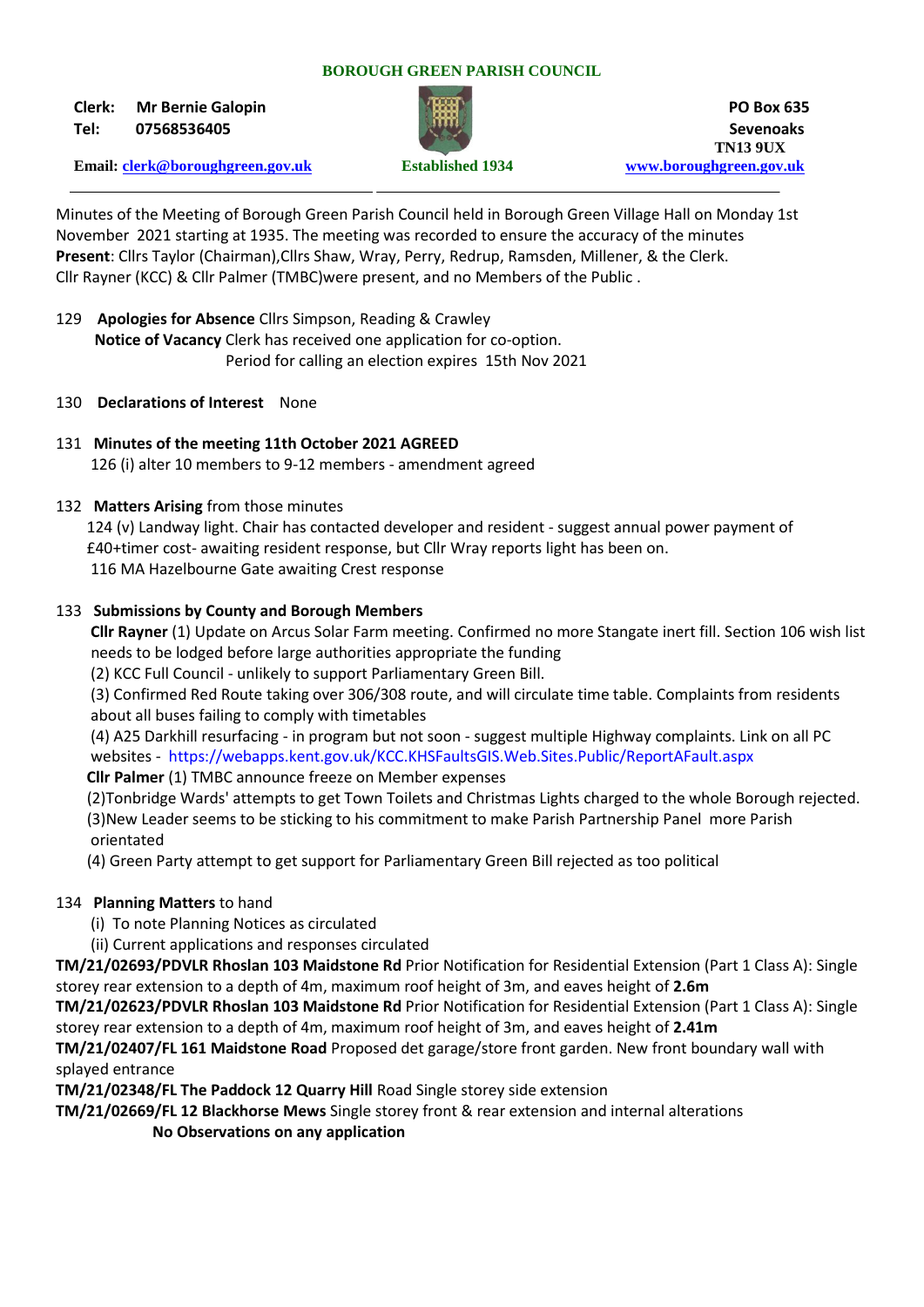## 135 **Potters Mede**

(i) Quote for wild flower seeding rejected- buy small amount & let nature take its course

 (ii) Mower - upgrade. Chairman and Groundsman met John Deere (approved supplier) An upgraded ride-on would cost £28k, but a 4wd Compact tractor with a 6ft mid mount rotary deck, plus 3 point linkages and PTOs would £25k basic, possibility of flail attachment. recommend Operating Lease with on-site maintenance repair Future proof - tow hitch, gritter, plough bucket etc. Noted recent large land acquisitions requiring maintenance would exceed current machine's capabilities. Chairman & Clerk to explore options with JD, and report back with a view to commencing in the new Financial Year - AFFIRMED

(iii) blocked drain gents - Karl Burrluck called - resolved

 (iv) There was considerable discussion about teenage party hire, and recent anti-social incidents & Police attendance at PM. Whilst Members were not comfortable with an outright ban, it was agreed to give the Clerk far more discretion with security deposits and scrutiny of hirers. There were concerns expressed about staff safety closing the hall at midnight in these circumstances, and hired security guards were considered as a future option, to be charged to the hirer.

## 136 **Recreation Ground**

 (i) Play Area Revamp - update - construction has commenced. Clerk detailed two CCTV quotes, and Cllrs Ramsden, Perry and Millener offered to review the technical aspects. CCTV to be installed during the Revamp, with cameras monitoring the Play Area, Entrance and Pavilion/Pitch.

 It was decided that the Grand Opening should not be offered to a political person, as the whole project had been managed within the Community. The Choice of Celebrity would be referred to the Revamp Group. (ii) Note - Heras, timber, fencing & posts moved to PM & WPC thanks to Barry & Bernie

## 137 **Village Enhancements**

(i) Remembrance Sunday - wreath laying **14 Nov 10am** War Memorial Cherry trees - planted

 (ii) Planters - Permit progress - Chairman noted how helpful KCC/TMBC had been with permits. The groundsman will be building 4 planters

- (iii) Christmas Lights **27th November** full program
- (iv) Bulb Planting update on progress volunteer session **2pm Sat 6th Nov**
- (v) To note Griggs Way/Maidstone Rd culvert works in progress Chairman progressing with Landowners
- (vi) Salt cage purchase angle, Chair & Groundsman to construct AGREED Gritter Reserves - too late - defer to next year - 2x 1t Dumpy bags AGREED

 (vii) Social prescribing changes Involve gone, Imago plus bereavement. Foot Clinic pending Chairman called a short break - 2110 - 2120

#### 138 **Financial Matters**

 (i) Clerk's RFO report 7mth outturn, cash flow. Clerk gave a detailed appraisal of cash flow, which will be circulated, but noted we should act with caution until the start of the new Financial Year. Chairman advised that BGPC had rarely dipped into reserves, but unforeseen expenses were the very reason we carried reserves. Chairman asked for affirmation that the Clerk could access reserves if required - AFFIRMED

- (ii) Bank Reconciliations 31 October to follow. Total Balances @ 31 Oct £244,666
- (iii) Electric Van / Charger Installation booked, van deposit paid, delivery December
- (iv) To approve Payment List tabled but to be circulated. (Appendix 1) Invoices checked by Cllrs Redrup & Taylor Prop Chair, Sec Cllr Shaw - AGREED
- (v) Finance Committee meeting **10th Nov 2021**

# 139 **Website & Social Media**

(i) Progress on website - to note extensive alterations, but no meeting as yet

#### 140 **TMBC Local Plan & Policies** (i) No report

#### 141 **Highways & Streetlighting**

(i) Update on Waste Services - Steady slow improvements

 (ii) Retailers request to consider pedestrianising north end of High St from Village Hall. Pedestrianisation survey carried out by TMBC some years ago. Consultation first, & consult Highways

(iii) Streetlight Station Rd alleyway - completed, Nisa in progress